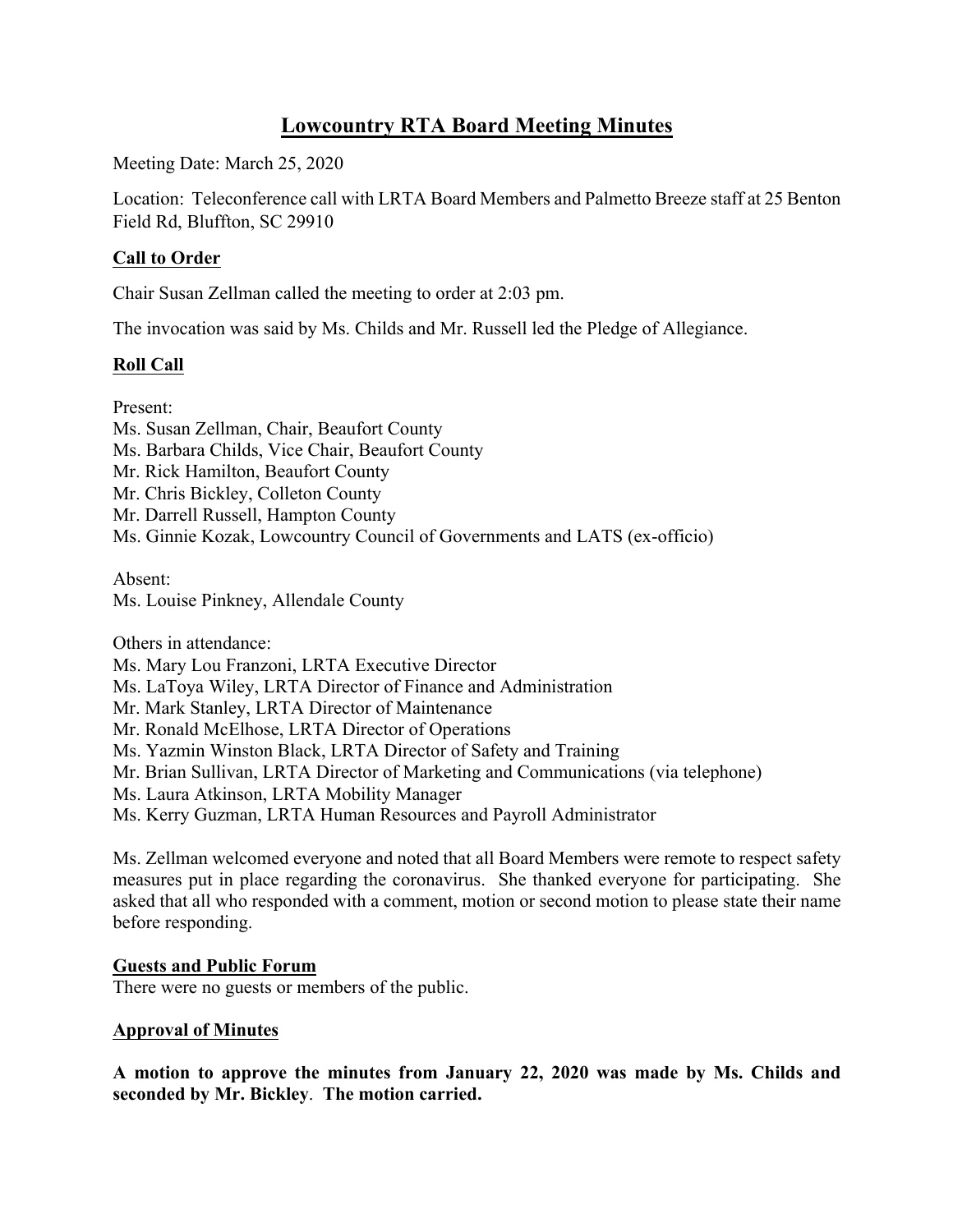## **Action Items**

Ms. Franzoni reviewed the proclamation about how LRTA is committed to the cleanliness of our fleet and the ability to get the public to work. She stated that other systems are doing this and wanted to show the steps LRTA is taking to help combat Coronavirus. Mr. Bickley said the proclamation was very well drafted and in order. He asked that this be sent to local media. Ms. Franzoni will send it to Mr. Sullivan for distribution. Ms. Kozak asked that it be sent to all five counties and Mr. Sullivan replied that it would be. Ms. Zellman also said that it should be sent to all five county councils. **Mr. Bickley made a motion to approve the proclamation and Mr. Hamilton seconded the motion. The motion was unanimously approved.**

### **Informational Items**

- 1. Ms. Franzoni provided the Executive Director's report. Highlights included:
	- Mobility Management: Daufuskie Island ID Cards in January and February totaled to be 50. That is quite a bit and Daufuskie does pay LRTA an administrative fee to do that.
	- Ms. Atkinson is implementing Transit Check as part of the Syncromatics software package. This module allows for the drivers to check the vehicles and report any defects by way of the tablets directly to the Maintenance Department. This allows the Maintenance Department to know what a vehicle needs before the vehicle arrives at the annex. This has greatly improved communication between the drivers and the Maintenance Department.
	- ADA applications are coming in but very slowly. One has been submitted from Hilton Head and another from Walterboro.
	- Ms. Franzoni stated that LRTA is getting ready to send out an RFP for a new phone system. It will save LRTA \$500 in internet fees a month and LRTA will own the phone system. Mr. Bickley asked if LRTA was bidding out the RFP. Ms. Franzoni stated yes, the project is about \$10,000. Mr. Bickley said that Ms. Franzoni should check state purchasing. Ms. Franzoni said that LRTA will investigate that. Mr. Bickley said that the COG has done a new phone system in the past and it was done through state purchasing.
	- Ms. Franzoni stated that the Intent to Award for the Administration Building Renovation has gone out.
	- Marketing: The new website is online and up to date. Mr. Sullivan continues to add new content. He is also updating all of LRTA's brochures. Ms. Franzoni stated that the brochures are out of date and missing information. All the marketing for the trolley service and potential new service in Bluffton is on hold due to Coronavirus.
	- The online town hall meetings scheduled for April 6-7 need to be revisited. Ms. Kozak stated she will be working for the LCOG on contract longer than March 31, 2020. She will be part-time and still available to assist LRTA. Dates for the town hall will be revisited with Ms. Kozak.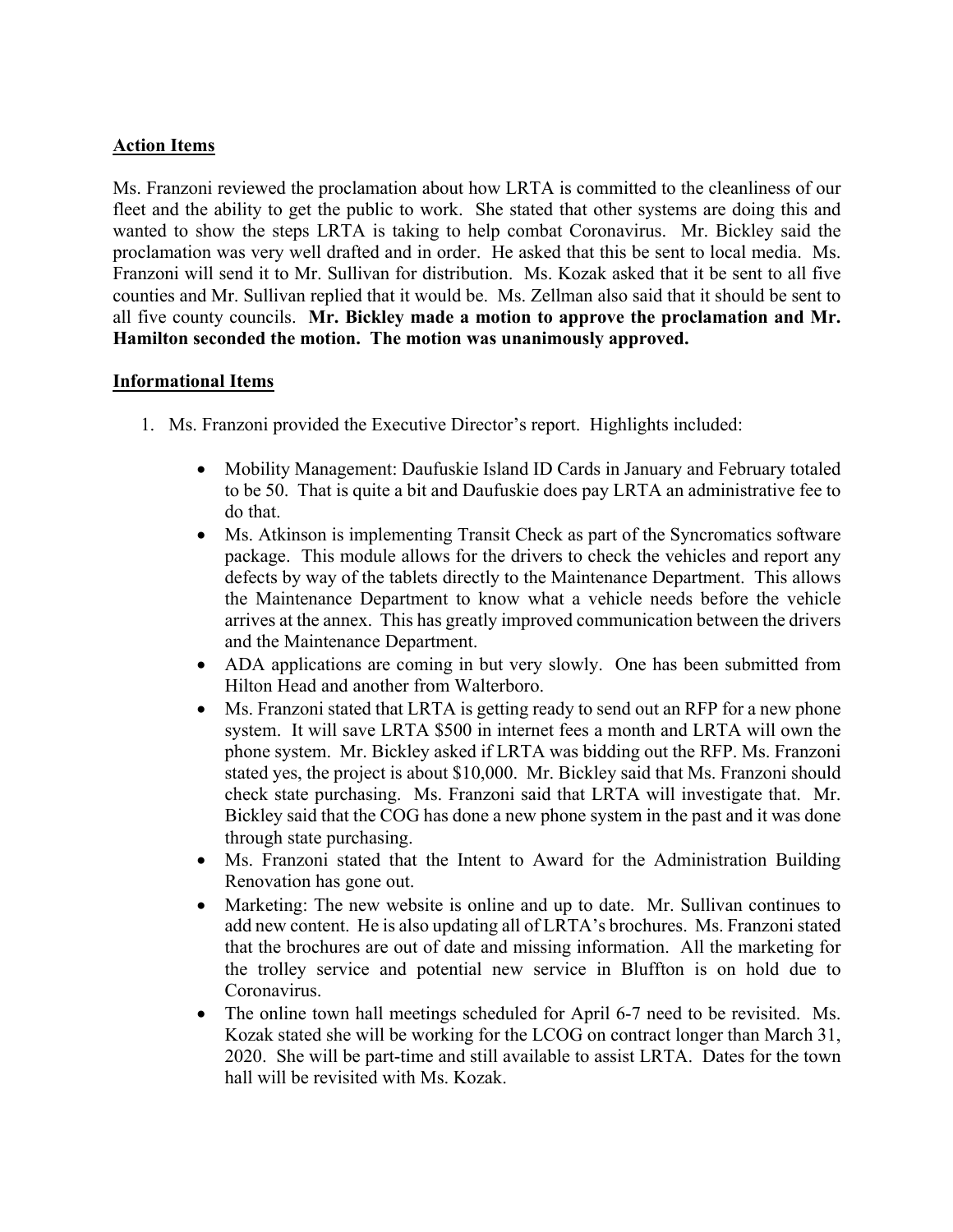- Ms. Franzoni met with the United Way Director, Dale Douthat to discuss public transit in the area.
- John Milligan Associates were supposed to come in April to help with the indirect cost plan. Ms. Franzoni believes given the state of things that the date will need to be changed.
- January and February had no accidents, preventable or non-preventable. She thanked the safety department and all the drivers.
- Maintenance Department: The maintenance clerk, Maggie, has barcoded all the parts in the parts room. The entire barcode system is not completely implemented but we are well on the way. It has made a huge difference.
- 2. Ms. Wiley reported on the financial statements.
	- Ms. Wiley asked if anyone had any questions on January and February statements.
	- Ms. Zellman stated that there hadn't been time for a full review. She asked that if people do have questions, there could be another call that focused on the financials. This would allow board members more time to review the financials.
	- Ms. Franzoni stated there were still items that needed to be fixed. There were items that were coded incorrectly that Ms. Wiley is having to go back and change from earlier in the year. Ms. Franzoni believes it is about 90% of the way there. This has been a transitional time.
	- Ms. Zellman asked Ms. Franzoni, in one week, to send out an email to the board members asking if anyone had questions on the financials. This would allow all questions to come in at one time. Ms. Franzoni stated she would and if the financials changed again, she would send them out to everyone.
	- Mr. Bickley asked Ms. Franzoni and Ms. Wiley if, from their standpoint, are there any surprises in the finances, how would they characterize the state of the finances, and what do they project that LRTA will end the fiscal year. Ms. Franzoni stated that in her opinion, we continue the struggle but LRTA is within the 30 day to pay all vendors. There are two capital bills that need to be paid, HomeTown Trolley and Palmetto Bus Sales. She anticipates that when local match money comes in April, that will pay for both of those vendors. She states LRTA doesn't have a lot of money. It is rough because the ridership has decreased and contract routes are cancelling. Mr. Bickley asked what LRTA was seeing as a result of business cutbacks from Coronavirus. He asked how Coronavirus was affecting operations and finances. Ms. Franzoni stated that the Daufuskie Island, Montage/Palmetto Bluff, USCB and Marriott Resort routes were putting money into the coffers. However, now all these routes have been cancelled. Mr. Bickley suggested that the new stimulus package coming out may be able to help local governments. He said LRTA needs to go after some of that for the lost revenue. He suggested reaching out to DOT. Ms. Franzoni stated that DOT and FTA said LRTA can use 50/50 operating money at 80/20. She stated that she will look at the stimulus.
	- Ms. Kozak stated that she wants to sit with Ms. Franzoni and Ms. Wiley to go through a ratio analysis.
- 3.) Chairpersons Report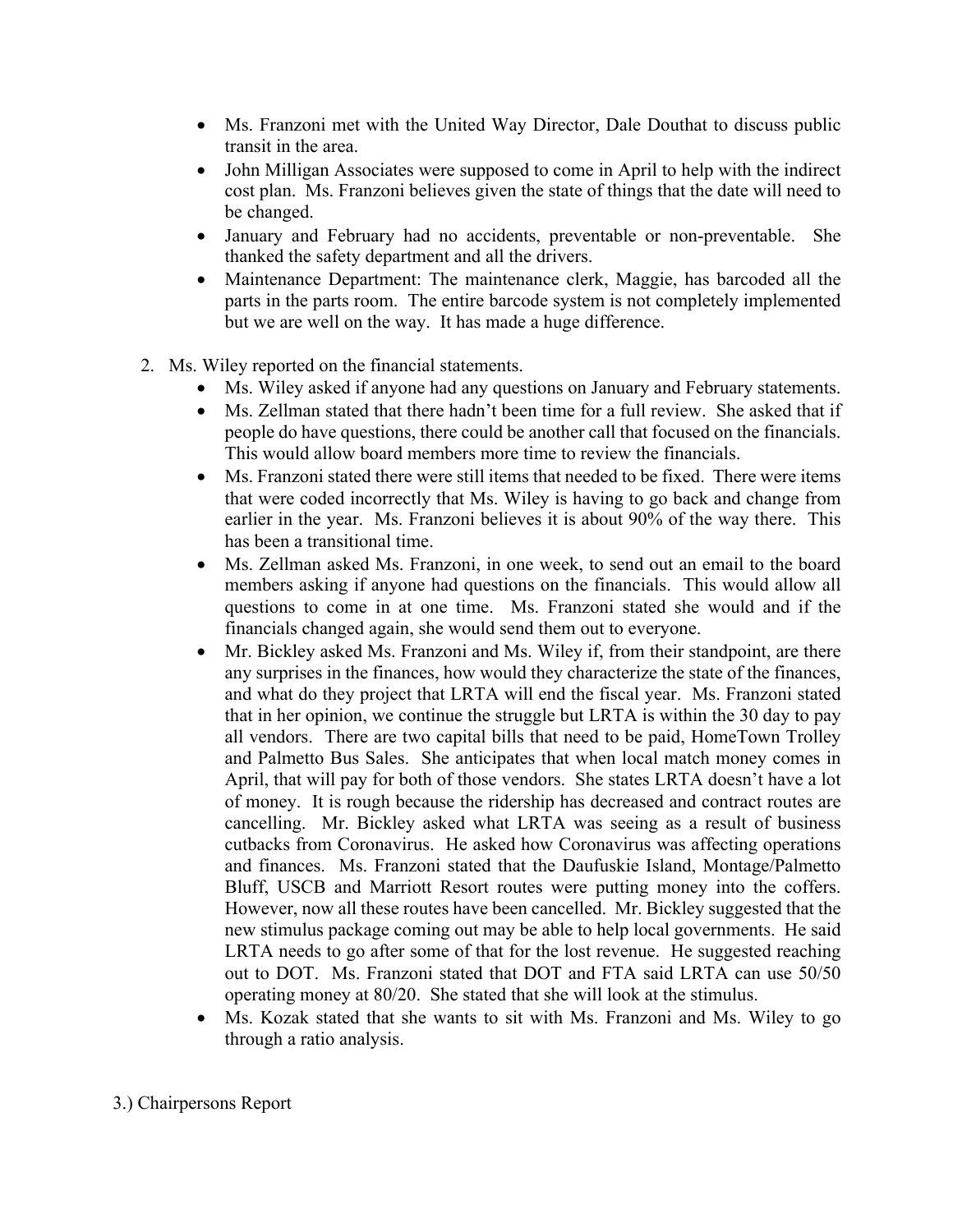Chair Zellman wanted to thank Rick Hamilton for his two years of service as chairperson. She wanted to thank Ms. Kozak for her contributions before her retirement. However, Ms. Kozak has extended her contract.

Chair Zellman, Ms. Childs and Ms. Kozak attended the TASC conference on March 6. Chair Zellman and Ms. Childs attended the Bus Roadeo at May River High School on March 7.

Chair Zellman and Ms. Franzoni had a meeting with Joe Passiment, who is the new County Council Chair and represents the Sun City district to discuss the dedicated funding that LRTA is seeking. He expressed support and interest in moving forward with sustainable funding. Chair Zellman felt very positive about the meeting. She asked if anyone knows county council members and could reach out to them. Ms. Kozak stated that we should reach out to other counties. Chair Zellman stated that Beaufort County would be the first county that was suggested by the dedicated funding committee to pursue the user fee contribution to LRTA because the contribution would line up with our annual ask amount. Mr. Bickley initially wanted to do it system wide but after the last meeting, it was decided by the committee to approach one county at a time and that is how they did it in Myrtle Beach/Horry County. He does not want an unintended consequence of coming up short on revenue.

Ms. Kozak stated that SoLoco would not be as helpful as LRTA already goes to LATS and that is the transportation group.

Ashley Jacobs talked about Palmetto Breeze as an item of importance on a Hilton Head Chamber of Commerce conference call. It was regarding what routes were affected due to Coronavirus.

Chair Zellman said that staff and ridership health is paramount. She wanted to thank the staff as they deal with all the challenges they are facing and the board appreciates all that the staff is doing.

### **Old Business**

1. By-Laws

Chair Zellman asked that this be pushed to the next agenda. Chair Zellman asked Ms. Childs if she would review the by-laws with her so they could make a recommendation at the next meeting. Ms. Childs agreed. If anyone has comments, please email to Ms. Franzoni and she will distribute them to Chair Zellman and Ms. Childs. She will distribute updated by-laws a week before the next meeting.

2. Urban Study, Phase 2

Ms. Kozak stated that the consultants are working with Ms. Franzoni for new routes. There was supposed to be a meeting for Palmetto Bluff but that is also on hold due to the current situation. Ms. Franzoni said the Marc Orlando has requested a budget letter. Ms. Franzoni is going to look at a service route that does not include Palmetto Bluff. There are 3 options: 1) Without any new service 2) Service that included Palmetto Bluff and 3) New service in Bluffton that doesn't have Palmetto Bluff.

3. LATS Update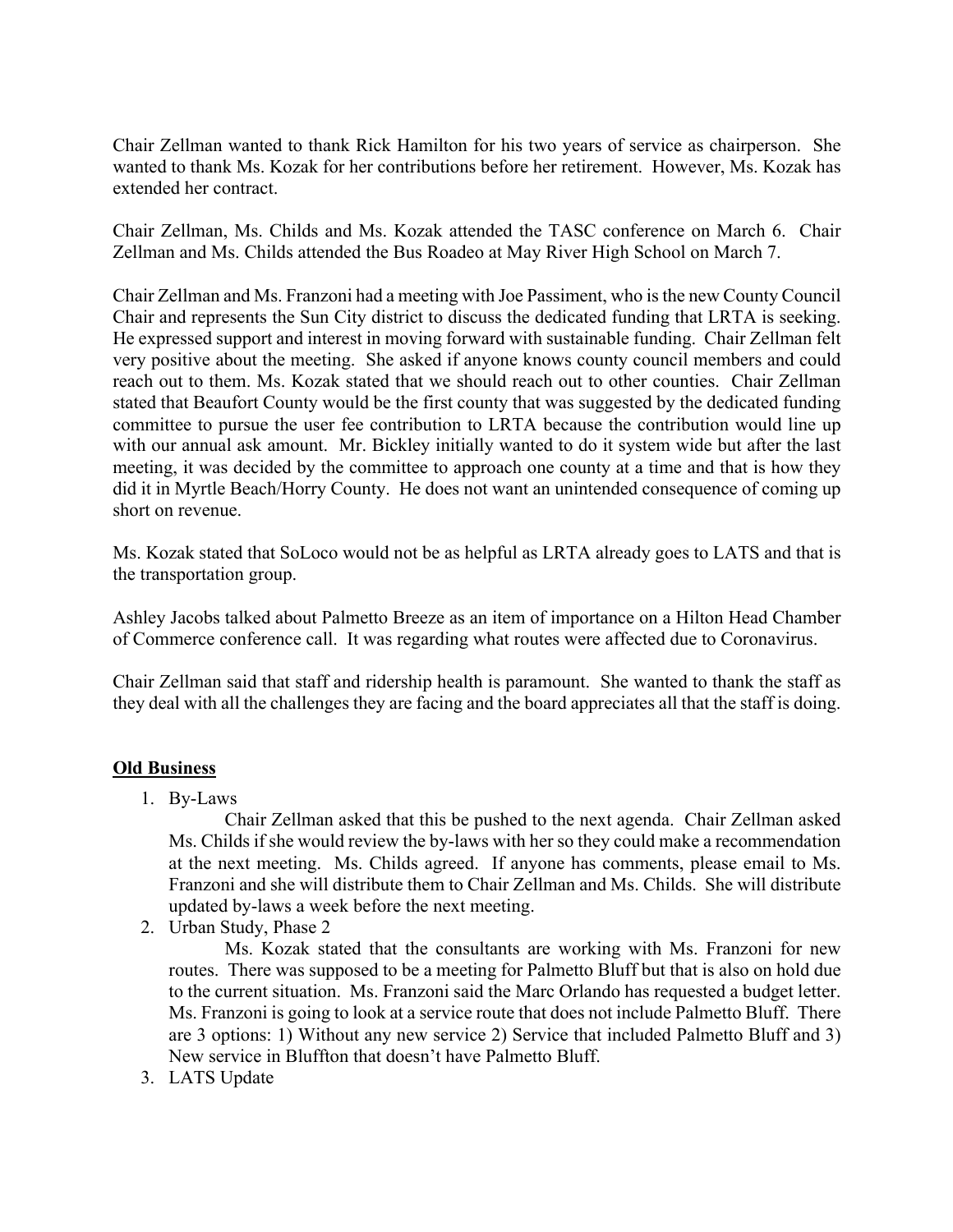Ms. Kozak said that there was supposed to be a meeting on April 3. TCL has cancelled all community use of their buildings. Ms. Kozak said there is money to spend from the last project. The policy committee will be making decisions in the next year in how to spend \$3million-\$4 million in transportation projects. Ms. Franzoni asked if the MPO would consider contributing to the local match for LRTA and Ms. Kozak asked what were the other MPOs contributing to the local transit systems. Ms. Franzoni said she will investigate it.

4. Dedicated Funding Committee

Mr. Bickley said that we need to focus on Beaufort County. We can check off on the Dedicated Funding committee. Chair Zellman said that the committee was very helpful.

5. Board Vacancies

Ms. Franzoni sent an email to Andrew Fulghum that there was an interest from someone but there has been no response. Mr. Bickley ran into members from Jasper County Council and had a meeting with Kevin Gifford of Colleton County. They are not opposed to making appointment to the LRTA board, but no one has come forward. We have to go out and recruit someone. Mr. Bickley is working on finding someone in Colleton County. Mr. Russell is reaching out to someone he knows in Colleton County to see if he would be interested. He ran for council two years ago and asked Mr. Bickley if they knew each other. Mr. Russell is reaching out to people in two counties.

#### **New Business**

1. Possible Board Retreat

Ms. Franzoni stated that this item will go on the next agenda so hopefully board vacancies will be filled.

2. Ferry Grant Application

Ms. Franzoni received a call from the assistant county administrator from Beaufort County and he stated that Beaufort County is planning to move the ferry terminal to Pinkney Island. With the help of Beaufort County, LRTA submitted a ferry grant application last week. Mr. Bickley asked if it was a grant for operations or for construction of a new terminal. Ms. Franzoni stated that it was for a new terminal. All the money is capital money. The \$2 million includes an access road to get to the other side of 278. Mr. Bickley asked if we were making operational obligations. Ms. Franzoni stated there were none.

#### **Announcements**

Mr. Bickley emphasized that the world has changed and is changing. We cannot rely on any assumptions. We must stay on top of what comes down in regard to funding and our ability to deliver services. Please stay focused on that as far as LRTA goes. Chair Zellman reminded Ms. Franzoni that the board is here to help. Mr. Bickley thanked Ms. Franzoni for all the work she has done so far.